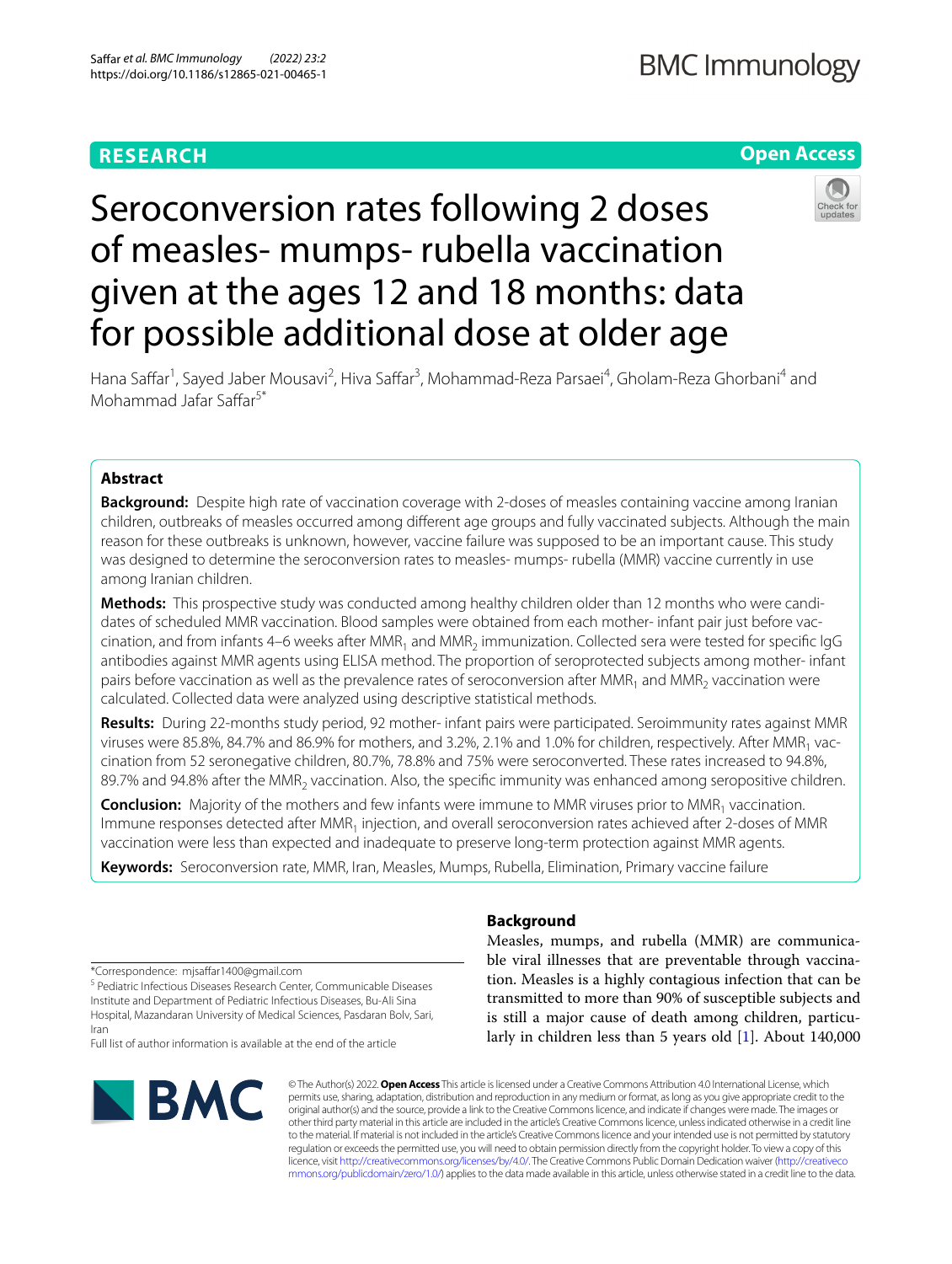measles deaths were reported worldwide in 2018 [\[2](#page-5-1)]. From frst of January-to the end of July of 2019, more than 364,806 cases of measles were reported from 182 countries in the world; this rate surpassed 23% from the similar period in 2018 [[2,](#page-5-1) [3\]](#page-5-2). Mumps, an acute contagious disease, most often afects susceptible children to young adults in the closed crowded community and can be associated with serious complications such as: meninigoencephalitis, orchitis, pancreatitis, myocarditis, and nephritis [[4,](#page-5-3) [5\]](#page-5-4). Rubella, a mild exanthematous illness, can be a real threat when infecting pregnant women especially in the frst trimester and can result in fetal loss or devastating multiple anomalies known as congenital rubella syndrome (CRS) [[6](#page-5-5), [7\]](#page-5-6).

According to the World Health Organization (WHO) and other authorities, all children should receive a second dose of MMR vaccine with the aim of reduction in proportion of primary vaccine failure (PVF) in susceptible individuals and also this act as an essential strategic key measure of measles elimination  $[1, 8-11]$  $[1, 8-11]$  $[1, 8-11]$  $[1, 8-11]$ .

Following universal two doses scheduled monovalent measles vaccine (mMV) immunization of the Iranian children from 1984, and the national measles—rubella (MR) campaign of the 5- 25 year- old population in December 2003, the incidence of measles cases in the Iran reduced markedly [[12,](#page-5-9) [13\]](#page-5-10). However, despite the high vaccine coverage rates, during recent years small outbreaks of measles have occurred even among fully vaccinated subjects in some regions of the country. The true reasons for these outbreaks are not clear. However, for more description, a brief epidemiological characteristics of reported measles outbreaks from the year 2006 are presented in Table [1](#page-1-0) [[14](#page-5-11)[–18](#page-6-0)].

Previous measles seroprevalence studies conducted in the Iran showed a gap between immunization coverage rates and the proportion of those who were seropositive  $[19]$  $[19]$ . The extent of this gap is influenced by several factors including age at the time of initial immunization and time elapsed since the last vaccination [[20–](#page-6-2) [22\]](#page-6-3), as well as vaccine related factors such as: type of the virus strain and cold-chain regulation in health care centers [[23](#page-6-4)]. In order to determine the immunogenicity of MMR vaccine among Iranian children, some studies were performed. The seroconversion rates against MMR agents observed in these studies varied markedly  $[24–27]$  $[24–27]$  $[24–27]$  $[24–27]$ . While in one study from Ahwaz, 6 months following scheduled MMR vaccination of older than 12 month-old children, the detected seroconversion rates were 42.9%, 58.6% and 90%, against MMR agents [[24](#page-6-5)], in another similar study from Tehran, these rates were  $75.8\%$ ,  $95.3\%$  and  $78.3\%$ , respectively  $[25]$  $[25]$ . These fndings raised concern about possible role of PVF as a cause of measles outbreaks occurred in fully vaccinated individuals, possibly because of poor control of coldchain and vaccination procedures, stunting and/or possible persistence of specifc antibody beyond 12 months of age [\[15](#page-5-12), [16](#page-6-8), [24](#page-6-5), [26](#page-6-9), [27](#page-6-6)].

This study was designed to investigate the seroconversion rates of the MMR vaccine currently in use among a cohort of more than 12 month-old children following 2 doses of MMR vaccine given at the ages of 12 and 18 months. Also, the seroprevalence rates of specifc immunity to MMR agents among children just before their immunization and its possible efects on the vaccine immunogenicity were determined.

| Author/reported province                 | <b>Years of outbreaks</b> | No of cases                       | Involved age groups                                     | <b>Vaccination status</b>                                                                       |
|------------------------------------------|---------------------------|-----------------------------------|---------------------------------------------------------|-------------------------------------------------------------------------------------------------|
| Nejati et al. [14]<br>Sisdtan-Bluchestan | $2006 - 11$               | 456 cases                         | All age groups:<br>48% in $<$ 5 yrs<br>34% in 5-9 yrs   | One dose: 11.2%<br>2-dose: 27.8%, not vaccinated: 55.1%                                         |
| Izadi et al. [15]<br>southeast of Iran   | 2009-10                   | 126 cases (2 main<br>outbreaks)   | All age groups<br>$42\% \geq 7$ yrs<br>$6.3\% > 20$ yrs | 2-doses vaccine efficacy: 74.2%                                                                 |
| Moghaddam et al. [16]<br>Fars            | 2012                      | 7 cases                           | 11 months-35 yr                                         | 2-cases: unknown<br>3cases full vaccinated<br>2 cases Non-vaccinated                            |
| Karami et al. [17]<br>National level     | 2012 and 2014             | 2012:232 cases<br>2014: 142 cases | All age groups                                          | $22.7\%i < 12 \text{ mo}$<br>19.3%: vaccinated<br>36.5%: non-vaccinated                         |
| Piri et al. [18], National level         | 2014-2016                 | 759 cases                         | $31.1\% < 1$ yr<br>13.2%: 1-4 y<br>$11.6\%:5-9v$        | <1 yr: 0.9% vaccinated<br>1-4 yr: 9% vaccinated<br>5-9 yr: 7.1% vaccinated<br>23.3%: vaccinated |

<span id="page-1-0"></span>**Table 1** Epidemiological characteristics of measles outbreaks reported in Iran from years 2006 to 2016

2–14 years after the national MR immunization program of 5–25 years-old population and the onset of two-dose MMR immunization program of ≥ 12 months old children in the country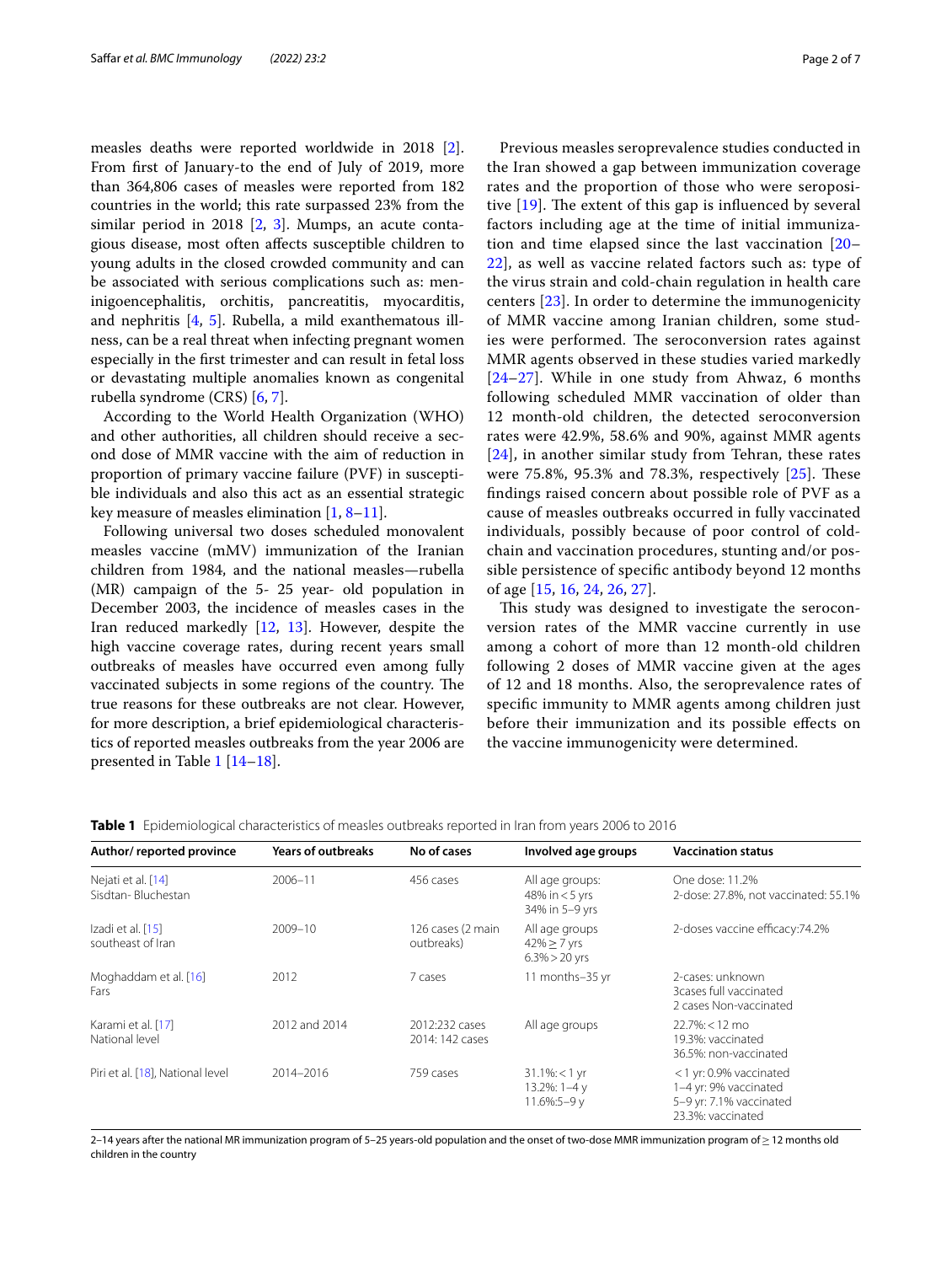#### **Methods and subjects**

Over a 22-month study period (1 October 2017 to 31 July 2019), healthy children aged $>12$  month-old who were brought to the primary health care centers for scheduled MMR immunization program in East of Mazandran province, North of Iran were recruited on a voluntary basis. Children with acute illness, those with history of chronic diseases, or malignancies/ immunodeficiency, history of febrile exanthematous diseases or recipients of blood/ blood products/additional MMR or any measles containing vaccines, those with history of prematurity (gestational age < 36 weeks and/or birth weight <  $2500$  g), and any contraindications to MMR vaccination were excluded. Standard ethical guidelines and protocols were used and the study was approved by the Ethic Committee of the Mazandran University of Medical Sciences; IR. MAZUM.REC1390.3073. After obtaining informed written consent from guardian, 3 ml (ml) blood was obtained from each infant- mother pair. Four- to 6 weeks after vaccination with MMR vaccine ( $MMR_1$ ): [Domestic Razi institute of serum and vaccines: Karaj- Iran (Measles: AIK- C, Mumps: Hoshino, Rubella: Takahashi all CCID50 1000), or MMR vaccine: Serum Institute of India: (Measles: Edmonston- Zagreb; CCID50 1000, Mumps; Leningrad- Zagreb CCID50 5000; Rubella wistar RA27/5 CCID50: 1000)], 3 ml of venous blood was collected from vaccinated infants. Vaccines were dispensed into multidose (2, 5 dose/vial) and were stored at 2–8 °C and reconstituted before vaccination. Reconstituted unused vaccines were discarded after 6 h. Collected sera were stored at  $-20$  °C. Based on the objectives of the study, no intervention was done during vaccination procedures by researchers. According to the National Immunization program in Iran, these children came back for scheduled second dose of MMR vaccine (MMR<sub>2</sub>) after 6 months. 4 to 6 weeks after  $MMR<sub>2</sub>$ , third venous blood samples were obtained. All collected sera (mother and infant pairs) were tested for specifc immunoglobulin G (lgG) against measles, mumps and rubella with ELISA methods, using semi quantitative Vircell microbiologist (measles lgG/ lgM, G/M 1001, mumps lgG/lgM, G/M 1014, and Rubella lgG, G/ 1026) ELISA Kits (Vircell, S.L. Parquet Technologico dela salud. Avecina 8.10.016 Granada, Spain), in the University laboratory.

Based on the manufacturer`s instructions the results were interpreted as antibody index. The antibody indices were calculated with positive and negative controls  $(OD > 0.9$  and  $OD < 0.5$ ) at a control cut-off range of  $> 0.55$ to<1.5. Antibody indices were measured as: (sample OD/ cut-off serum mean  $OD$  × 10. Samples with antibody indices<9 were considered as negative (not containing protective titers of specifc antibody), 9–11 equivocal and>11 as positive (seroprotected and immune).

Equivocal samples were rechecked, and  $if < 11$ , called as negative and if  $>11$ , interpreted as positive. This categorization was applied for three MMR agents. The rubella ELISA has been standardized against WHO frst international standard for anti-Rubella IgG with a cut-of set at 10 IU/ml. The seroconversion rates against each agent among mother-infant pairs were calculated before vaccination. After  $MMR_1$  the proportion of responders and the mean concentration of antibodies (MCAs) for each agent were determined among seroconverted children. Also in order to determine the possible infuence of maternal antibodies, immunologic responses to  $MMR_1$  vaccination and the proportion of responders and the acquired MCA levels, were compared between two groups of children including those with seropositive mothers and those without such history. Then, the proportion of seroconveted subjects among nonresponders to  $MMR_1$  and the MCA levels of both new responders and seroimmune subjects were calculated following MMR<sub>2</sub> vaccination. Collected data were analyzed using SPSS version of 16.0. The descriptive statistical method was used in the form of percentile for seroconversion and response rate, and Chi-Square and students T-test were applied to fnd diferences between variables as appropriate. Results were considered to be statistically signifcant when the P value was less than 0.05.

#### **Results**

For this study, during 22 months of study period, 92 mother- infant pairs were participated. Of 92 infants, 43 were females and 49 males; the mean age of mothers was 27.4 years (age range 21–42 years) and the mean age of children for  $MMR_1$  and  $MMR_2$  vaccination was 12.1 and 18.3 months, respectively. After the  $MMR_1$  vaccination, out of 92 participated children, 52 (56.5%) were willing to continue the study and blood samples were taken from them. Also, after  $MMR_2$  vaccination, 39 (42.4%) participants agreed to give blood samples. As are presented in Table [2,](#page-3-0) approximately, 85.8%, 84.7% and 86.9% of mothers serologically were immune against MMR agents. These rates were 3.2%, 2.1%, and 1.0%, respectively for children just before the frst dose of MMR injection.

After administration of  $MMR_1$  vaccine, nearly 84.6%, 82.7% and 78.8% of seronegative vaccinated children responded to MMR agents of vaccine and became IgG seroconverted. None of the infants who were seropositive before  $MMR_1$  vaccination, were included in the further stages of study. The MCAs levels for three MMR agents were  $22.20 \pm 6.35$ ,  $18.40 \pm 5.15$  and  $21.30 \pm 5.76$ , respectively. When these rates were compared between twogroups of children (those born from seropositive mothers and those without this history), despite small sample size and lack of adequate power, no statistically signifcant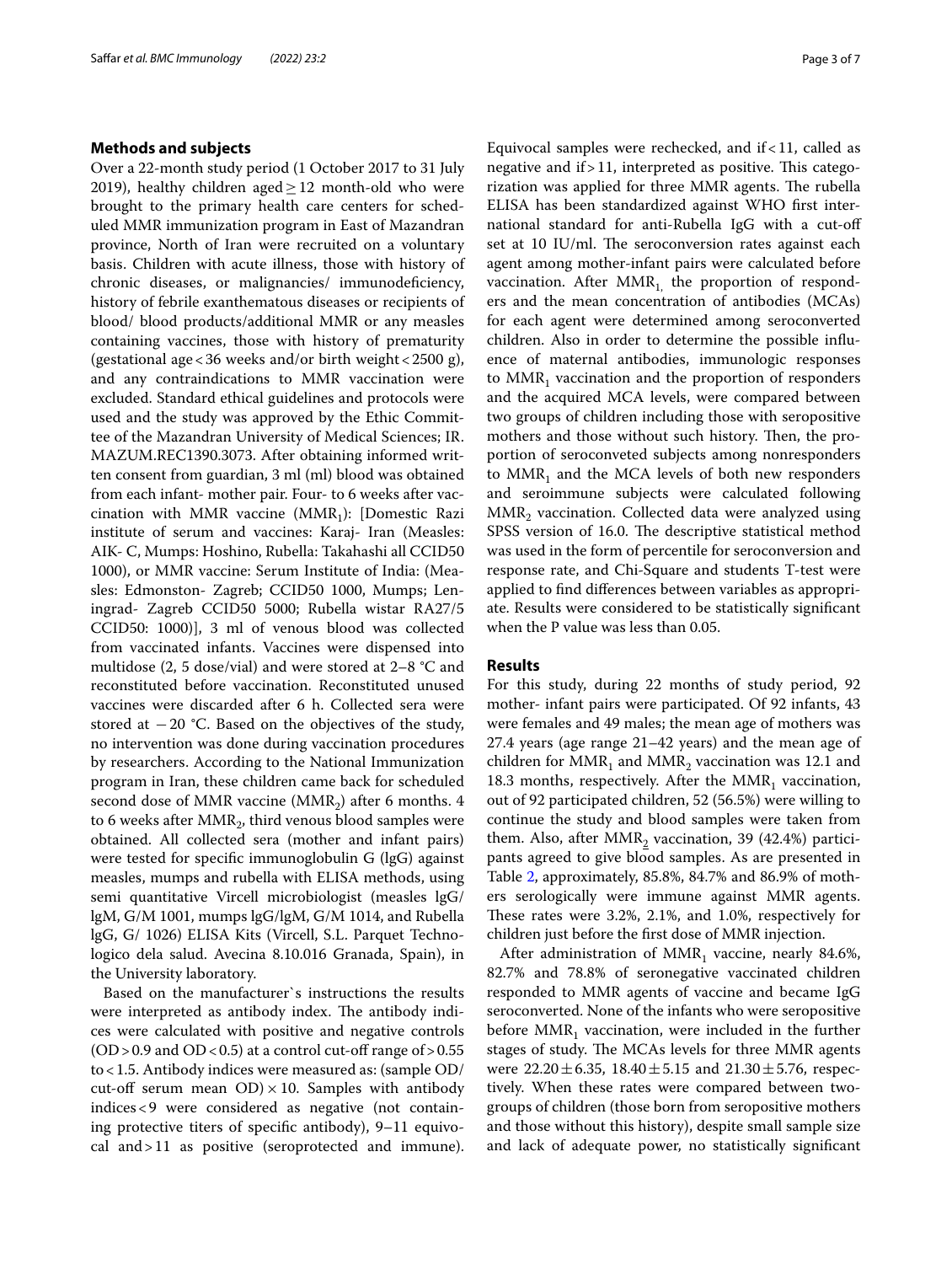<span id="page-3-0"></span>

|                               | Table 2 Anti-Measles- Mumps- Rubella seroprevalence profiles among studied mother-infant pairs just before MMR immunization,       |  |  |  |
|-------------------------------|------------------------------------------------------------------------------------------------------------------------------------|--|--|--|
|                               | seroconversion rates and mean concentration of antibody levels following first and second dose of MMR vaccine given at the ages 12 |  |  |  |
| and 18 months, Sari-Iran 2018 |                                                                                                                                    |  |  |  |

| <b>MMR</b> vaccination status                                                        | Measles: n (%) | $MCA \pm SD$                | Mumps: $n$ $%$ | $MCA \pm SD$                | Rubella: n (%) | $MCA \pm SD$     |
|--------------------------------------------------------------------------------------|----------------|-----------------------------|----------------|-----------------------------|----------------|------------------|
| Pre-MMR <sub>1</sub> vaccination                                                     |                |                             |                |                             |                |                  |
| Mothers $n = 92$                                                                     | 79 (85.8%)     | $22.40 \pm 7.25$ 78 (84.7%) |                | $21.30 \pm 5.76$            | 80 (86.9%)     | $19.18 \pm 4.32$ |
| Infants $n = 92$                                                                     | $3(3.2\%)$     |                             | $2(2.1\%)$     |                             | $1(1.0\%)$     |                  |
| Post MMR <sub>1</sub> $n = 52$                                                       | 44 (84.6%)     | $22.20 \pm 6.35$            | 43 (82.7%)     | $18.40 \pm 5.15$ 41 (78.8%) |                | $21.30 \pm 5.76$ |
| Post MMR <sub>2</sub> $n = 39$                                                       | 37 (94.8%)     | $28.44 \pm 6.17$            | 35 (89.7%)     | $26.67 \pm 5.80$ 37 (94.8%) |                | $27.08 \pm 7.68$ |
| No of responders /no of susceptible (%)                                              | $4/6(66.6\%)$  |                             | 3/7 (42.8%)    |                             | 8/10 (80%)     |                  |
| Comparison between post MMR <sub>1</sub> and<br>MMR <sub>2</sub> MCA levels; P value | $P = 0.003$    |                             | P < 0.001      |                             | P < 0.001      |                  |

<span id="page-3-1"></span>**Table 3** The patterns of infants' immune response to MMR<sub>1</sub> immunization in relation to their mother specifc antibody status

|                   | Infant mother antibodies status prior to MMR <sub>1</sub><br>injection |                                     |         |  |  |
|-------------------|------------------------------------------------------------------------|-------------------------------------|---------|--|--|
|                   |                                                                        | Antibody positive Antibody negative | P value |  |  |
| Measles; $N = 52$ | 43                                                                     | 9                                   |         |  |  |
| Response rate (%) | 83.72%                                                                 | 88.88%                              | 0.6     |  |  |
| MCA level         | $21.08 + 5.75$                                                         | $23.25 + 5.03$                      | 0.34    |  |  |
| Mumps; $n = 52$   | 43                                                                     | 9                                   |         |  |  |
| Response rate (%) | 81.81%                                                                 | 87.50%                              | 0.8     |  |  |
| MCA level         | $17.78 \pm 4.31$                                                       | $18.66 + 5.21$                      | 0.58    |  |  |
| Rubella; $n = 52$ | 45                                                                     | 7                                   |         |  |  |
| Response rate (%) | 77.77%                                                                 | 85.7%                               | 0.63    |  |  |
| MCA level         | $20.23 + 6.37$                                                         | $22.33 \pm 4.72$                    | 0.44    |  |  |

increased rate of seroconversion or MCA levels was identifed in children of seronegative mothers (Table [3](#page-3-1)). After the  $MMR_2$  injection, of 39 studied children, 6 were susceptible to measles and 4 subjects responded to  $MMR<sub>2</sub>$ and the total number of seroconverted children against measles reached to  $37/39$  (94.8%). These rates were 7 and 3 (35/39;89.7%), 10 and 8 (37/39; 94.8%) for mumps and rubella respectively. The acquired MCAs levels were significantly higher than those after  $MMR_1$ , indicating enhancement of immunity. MCA was,  $28.44 \pm 6.17$ VS  $22.20 \pm 6.35$  P=0.003 for measles,  $26.67 \pm 5.80$  VS 18.40 $\pm$ 5.15, P<0.001for mumps, and 27.08 $\pm$ 7.68 VS  $21.30 \pm 5.76$ , P = <0.001 for rubella. All of these collected data are presented in Table [2.](#page-3-0)

## **Discussion**

In this study, nearly 85% of investigated mothers were serologically immune to MMR viruses. Few more than 12 month-old infants also showed seroprotection against these agents before their scheduled  $MMR_1$  vaccination. After administering the  $MMR_1$  to more than 12 month-old children, nearly 84, 6%, 82.7% and 78.8% of vaccinated children responded to three components of  $MMR_1$  vaccine, and were seroconverted, respectively. However, these rates, were higher in infants of seronegative mothers. Six months after the initial MMR immunization, most serosusceptible children showed immunologic response to  $MMR<sub>2</sub>$  and serologically achieved protection to MMR agents. Also, their earlier acquired seroimmunity following the frst dose of MMR vaccine injection was enhanced. Finally, following administering 2- doses of MMR vaccine to children after the age of 12 months, approximately 94.8%, 89.7% and 94.8% of vaccinees acquired seroprotection to measles, mumps, and rubella, respectively.

Based on this study fndings, most participated mothers were seropositive against three agents of vaccine. In addition to history of measles immunization during childhood, majority of our studied mothers were reimmunized in the national program of MR campaign conducted at the December 2003 [\[12](#page-5-9)]. However, none of these mothers were immunized against mumps earlier and their seroimmunity against mumps is the results of natural infection. The high rates of seropositivity against measles and rubella may be due to positive impact of MR reimmunization performed 13 to15 years earlier or it could be the result of exposure to natural infection in the past. Similar results are reported among Iranian childbearing age women with the same age recently. In a nationwide seroprevalence study among Iranian girls at the verge of marriage whom were MR reimmunized 13–14 years earlier, results showed that 80.7% (70.3-to 89.5%) and 90.6% (81.2-to 95%) were immune to measles and rubella, respectively. There was a sharp difference between those who were MR vaccinated and those who were not. They concluded that these high rates of seroimmunity were the positive impact of MR revaccination [[28](#page-6-11)]. However,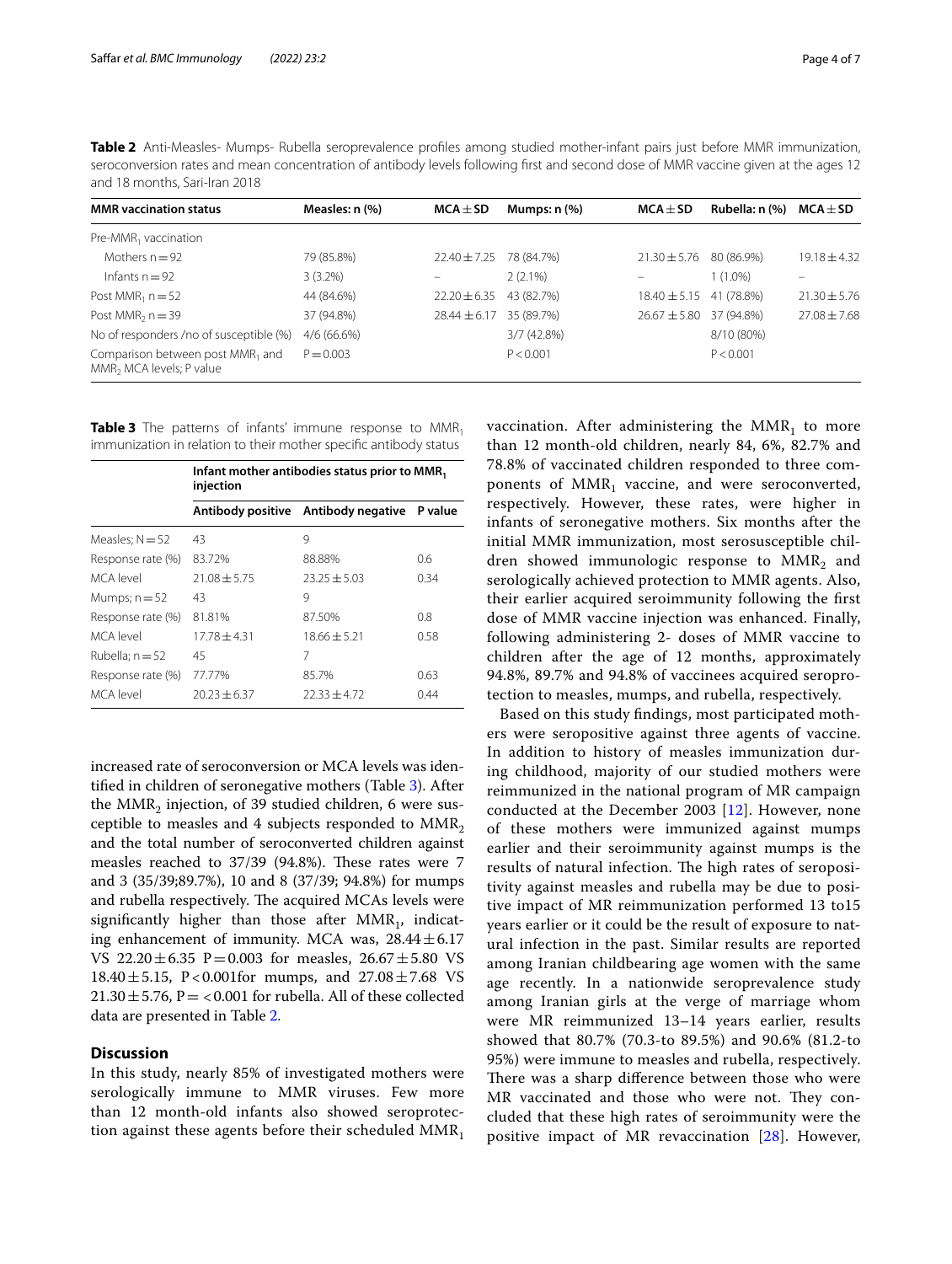these antibodies disappear during frst few months of life, higher levels will persists for a longer time [\[29](#page-6-12)].

According to our data, using ELISA method for antibody measurement, a few children were seroimmune to MMR agents just before  $MMR_1$  vaccination. The exact origin of these antibodies is not clear, but most probably is maternal. In a similar study from the region among 112 mother-infant pairs in year 2008 (5-years after the national MR campaign), nearly 6.2% and 10.7% of 12 month-old infants, all from MR reimmunized mothers, retained their seroimmunity to measles and rubella, respectively [\[27](#page-6-6)]. Also, in another similar study from southeast of Iran, using ELISA method, nearly 3.7% of 12 month-old infants were serologically immune to measles just before  $MMR_1$  vaccination [\[26\]](#page-6-9). The point of concern is that ELISA method is not sensitive enough to detect low titers of measles antibodies  $[30]$  $[30]$ . Therefore, if a more sensitive method has been used, probably a higher proportion of infants would have shown specifc immunity (retained their passive immunity) just before  $MMR_1$ immunization. Since MMR vaccine is a live attenuated vaccine, the presence of specifc antibody may have a negative infuence on the immunogenicity of the vaccine. This assumption was confirmed by studies conducted in the 1990s  $[31-33]$  $[31-33]$  $[31-33]$ . In a serological study, using a sensitive virus neutralization test, it was found that many 12 month-old children had preexisting maternal antibody to measles virus and their immunological response to measles vaccination was afected [[31](#page-6-14)]. In this study, after giving scheduled MMR1 vaccine to more than 12 monthold seronegative children, nearly 15%, 17%, and 21%, of vaccinated children remained seronegative to MMR agents (PVF), respectively. When these results were compared between 2 groups of children, these rates were higher in children of seropositive mothers.

Other researchers have also investigated the immunogenicity of MMR vaccine among Iranian children older than 12 months  $[24-27]$  $[24-27]$ . Most of these studied results showed a lower than expected seroconversion rates, even after strict control of vaccination procedures and coldchain regulation. The rates of PVF detected in Iranian studies were higher than the rates reported worldwide. The main possible reason for the higher rates of PVF observed in our study as well as other Iranian studies may be due to presence of low concentrations of specifc antibodies, particularly anti-measles antibody, undetectable by ELISA method, and its negative infuence on the immunogenicity of the MMR vaccine [[31–](#page-6-14)[33](#page-6-15)]. However, the possible negative impact of technical problems in vaccination procedure should be also considered [\[15](#page-5-12), [16,](#page-6-8) [24](#page-6-5)[–27](#page-6-6)]. Further studies are recommended to investigate the presence of specifc antibodies, particularly antimeasles antibody by a more sensitive method just before  $MMR<sub>1</sub>$  immunization at the age 12–13 months as well as its efects on the immunogenicity of MMR vaccine. Furthermore, periodic educational sessions are suggested for vaccinators to improve vaccination techniques, particularly cold-chain regulation.

After administering the  $MMR_2$  vaccine to 18 months old previously MMR<sub>1</sub> vaccinated children, most susceptible ones were acceptably seroconverted. Also, their earlier acquired immunity was enhanced. However, the overall seroprotection rates detected in this study following 2-doses of MMR vaccine were lower than expected in the world. Results of most studies in the world indicates that vaccination with 2-doses of MMR vaccine after the age of 12 months is associated with>95–98% seroconversion rate  $[1, 8-11, 20-22]$  $[1, 8-11, 20-22]$  $[1, 8-11, 20-22]$  $[1, 8-11, 20-22]$  $[1, 8-11, 20-22]$  $[1, 8-11, 20-22]$ , but the results of most studies reported from Iran are varied and show lower rates than the global results [\[19](#page-6-1), [24](#page-6-5), [34\]](#page-6-16). While the result of one study from north of Iran showed seroconversion rates of 98.2% and 94.4% for measles, 92.4% and 87% for rubella component after  $MMR_2$  vaccine given at the age of 6 years or 18 months [\[34](#page-6-16)], in another study from Ahwaz 6 months after MMR vaccination of 6.5 year-old children with history of 2-doses of Mmv at the ages of 9 and15 months, the seropositivity rate was 45.6%, for measles,76.7% for mumps and 87.7% for rubella [\[24](#page-6-5)]. However, our data in this study indicated acceptable, but not optimal seroconversion rates among Iranian children following two-doses of MMR immunization.

Considering these rates of seroprotection along with 97% vaccination coverage rate in all districts of the country, a population immunity rate of about 91.9%, 87.0% and 91.9% for MMR agents could be estimated, respectively. The concerning point is that vaccine-induced antibodies against measles and mumps decrease faster over time comparing to rubella  $[35-37]$  $[35-37]$  $[35-37]$ . Therefore, an increasing numbers of potentially measles-mumps susceptible population will accumulate in the community and facilitate outbreaks even among fully vaccinated subjects [[38–](#page-6-19)[40\]](#page-6-20). However, this rate of immunity against measles is lower than that is required in a community to eliminate/sustain measles elimination  $[1, 8-11]$  $[1, 8-11]$  $[1, 8-11]$  $[1, 8-11]$  $[1, 8-11]$ . The rates for mumps and rubella are at the lowest threshold to eliminate mumps and rubella epidemics [\[4,](#page-5-3) [8\]](#page-5-7). To prevent the measles virus transmission in a community, a population immunity rate of 93% to 95% with>95% two-dose vaccine coverage rate is required in all districts of the country. This level for rubella and mumps is estimated as  $88\%$ to 90%  $[8-11]$  $[8-11]$  $[8-11]$ . Therefore, these levels of immunity are challenging in mid- to long-term period and raise concern about the sustaining measles-rubella elimination in the country which has received certifcate of elimination in the last 2 years [\[41](#page-6-21)]. While considering our data and other Iranian studies reports, periodic serosurveillance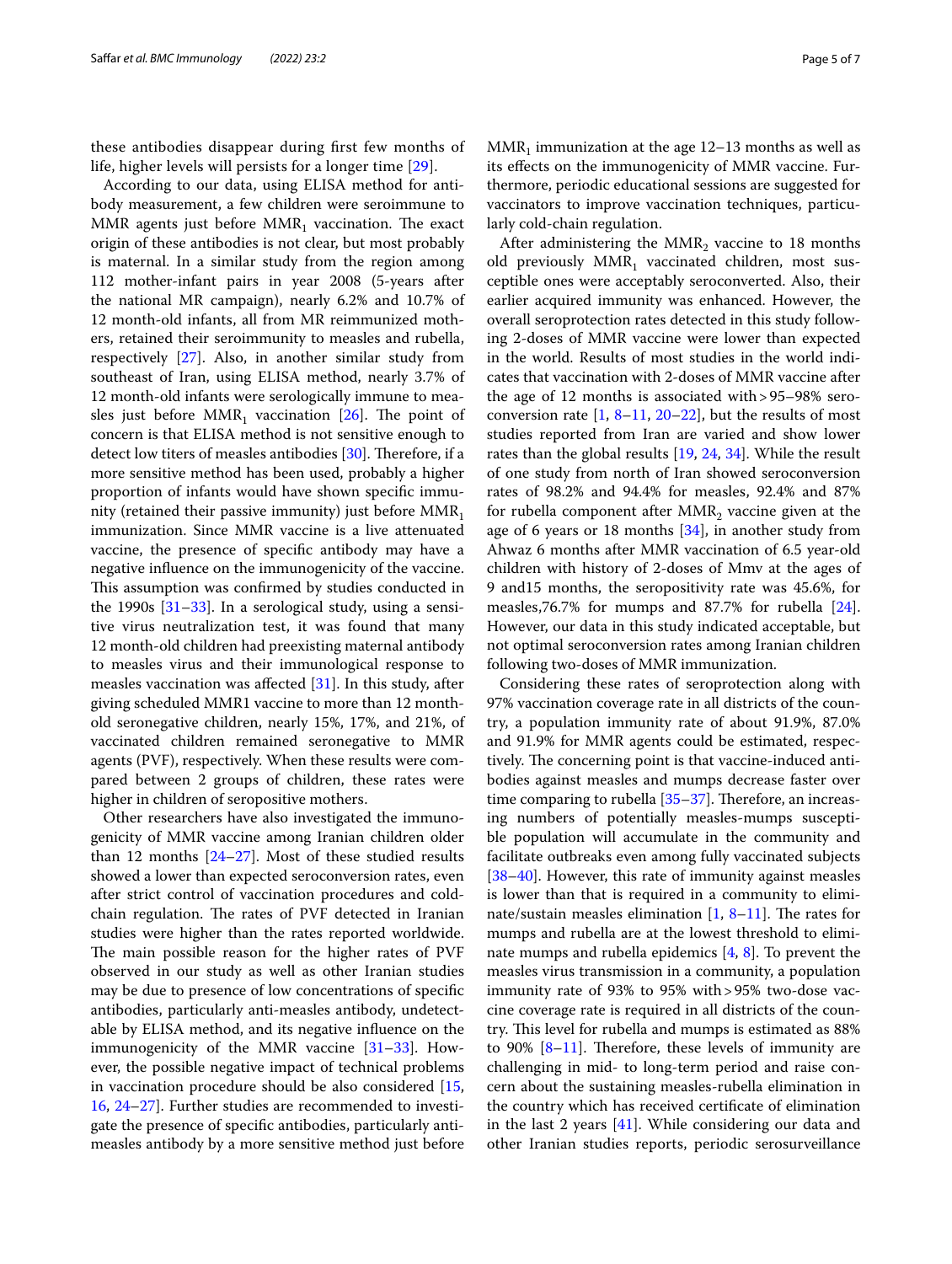are recommended to monitor population immunity against MMR. Further studies with larger sample size, using more sensitive laboratory methods to measure low levels of specific antibodies just before  $MMR_1$  immunization along with strict control of cold-chain regulation and vaccination procedures in primary health care and vaccination centers are suggested. If these results are confrmed by further studies, changing the age of the frst dose of MMR vaccine to 14 to15 months and/or considering additional universal dose of MMR vaccine at the older age are recommended.

The main limitations of this study include its small sample size and also using two brands of MMR vaccine interchangeably that may infuence the fnal results.

### **Conclusion**

Based on the study fndings, the seroconversion rates detected following two-doses of the MMR vaccine currently in use in the country is acceptable in short-term. However, to maintain mid- to long-term herd immunity, national or regional supplementary immunization activities seem reasonable. Similar studies with larger sample size in diferent regions of the country are recommended to measure specifc antibody concentration particularly measles antibody with a more sensitive method before frst dose of MMR administration, and also consider strict control of cold-chain and vaccine administering techniques to assess the MMR vaccine immunogenicity.

#### **Abbreviations**

MMR: Measles mumps rubella; ELISA: Enzyme-linked immunosorbent assay; CRS: Congenital rubella syndrome; WHO: World health organization; PVF: Primary vaccine failure; SVF: Secondary vaccine failure; mMV: Monovalent measles vaccine; MAZUMS: Mazandaran University of Medical Sciences; IgG: Immunoglobulin G; MCA: Mean concentration antibodies; MR: Measlesrubella; ml: Milliliter; OD: Optical density.

#### **Acknowledgements**

The researchers would like to thanks the children and their parents for participation in this study, as well as the staff of primary health care centers for vaccinating children and providing information about vaccination procedures and mother-infant pairs. Also, we appreciate the staff in the provincial center for disease control and prevention for their assistance to perform this study.

#### **Authors' contributions**

HnS Involved in study design, literature search, laboratory testing and writing the paper. SJM data collection and statistical analysis and interpretation. HvS Involved in study design, literature search, laboratory testing and writing the paper. MP and GG involved in recruiting, interview and blood sampling. MJS all phases of the study. All authors read and approved the fnal manuscript.

#### **Funding**

This study was funded by Vice-chancellor for research and Technology MAZUMS No: (IR, MAZUMS, Rec. 3082). The funder had no role in the design of the study and collection, analysis, interpretation of collected data and writing of manuscript.

#### **Availability of data and materials**

The datasets used and/or analyzed during the current study are available from the corresponding author on reasonable request.

#### **Declarations**

#### **Ethic approval and consent to participate**

The study was provided ethical approval by the MAZUMS No: IR, MAZUMS, Rec. 3082. The study obtained the consent of all participants and signed and informed consent form prior to investigation. They were assured about confidentially and that their contribution would be on a voluntary basis as well as that they had full rights to withdraw from the study at any time.

#### **Consent for publication**

Not Applicable.

#### **Competing interests**

The authors declare that they have no competing interest.

#### **Author details**

<sup>1</sup> Department of Anatomical and Clinical Pathology, IKHC, Teheran University of Medical Sciences, Tehran, Iran. <sup>2</sup> Department of Community Medicine, Faculty of Medicine, Mazandaran University of Medical Sciences, Sari, Iran. <sup>3</sup> Department of Pathology, Shariati Hospital, Teheran University of Medical Sciences, Tehran, Iran. <sup>4</sup> Deputy of Health, Mazandaran University of Medical Sciences, Sari, Iran. <sup>5</sup> Pediatric Infectious Diseases Research Center, Communicable Diseases Institute and Department of Pediatric Infectious Diseases, Bu‑Ali Sina Hospital, Mazandaran University of Medical Sciences, Pasdaran Bolv, Sari, Iran.

#### Received: 25 April 2021 Accepted: 10 November 2021 Published online: 16 January 2022

#### **References**

- <span id="page-5-0"></span>1. World Health Organization. Measle. WHO position paper. WKLY Epidemiol Rec. 2017;17(92):205–28.
- <span id="page-5-1"></span>2. World Health Organization. Measle. Key facts:5 Dec 2019. [www.WHO.int/](http://www.WHO.int/news-room/fact-sheet/detailmeasles) [news-room/fact-sheet/detailmeasles.](http://www.WHO.int/news-room/fact-sheet/detailmeasles)
- <span id="page-5-2"></span>3. Center for Disease Control and Prevention (CDC). Global Health. Global measles outbreaks. [www.cdc.gov/globalHealth/measles/globalmeas](http://www.cdc.gov/globalHealth/measles/globalmeaslesoutbreaks.html) [lesoutbreaks.html.](http://www.cdc.gov/globalHealth/measles/globalmeaslesoutbreaks.html)
- <span id="page-5-3"></span>4. Lam E, Basen JB, Zucker JR. Mumps: an update on outbreaks, vaccine efficacy and Genomic diversity. Clin Microbiol Rev. 2020:33(2).
- <span id="page-5-4"></span>5. Center for Disease Control and Prevention (CDC). Mumps for Health-care providers. [www.cdc.gov/mumps/hep.html.](http://www.cdc.gov/mumps/hep.html)
- <span id="page-5-5"></span>6. Lambert N, Strebel P, Orenstein W, Icenogle J, Poland GA. Rubella. Lancet. 2015;385(9984):2297–307.
- <span id="page-5-6"></span>7. World Health Organization. Rubella. Key facts: 4 Oct 2019. [www.WHO.int/](http://www.WHO.int/news-room/fact-sheets/detail/Rubella) [news-room/fact-sheets/detail/Rubella](http://www.WHO.int/news-room/fact-sheets/detail/Rubella).
- <span id="page-5-7"></span>8. Bankamp B, Hickman C, Icenogle JP, Rota PA. Successes and challenges for preventing measles, mumps and rubella by vaccination. Curr Opin Virol. 2019;34:110–6.
- 9. Holzmann H, Hengel H, Tenbusch M, Doerr HW. Eradication of measles: remaining challenges. Med Microbiol Immunol. 2016;205(3):201–8.
- 10. Orenstein WA, Cairns L, Hinman A, Nkowane B, Olivé JM, et al. Measles and Rubella Global Strategic Plan 2012–2020 midterm review report: background and summary. Vaccine. 2018;36(Suppl 1):A35–42.
- <span id="page-5-8"></span>11. Hinman AR. Measles and rubella eradication. Vaccine. 2018;36(1):1–3.
- <span id="page-5-9"></span>12. Zahraei SM, Gouya MM, Azad TM, Soltanshahi R, Sabouri A, et al. Successful control and impending elimination of measles in the Islamic Republic of Iran. J Infect Dis. 2011;204(Suppl 1):S305–11.
- <span id="page-5-10"></span>13. Teleb N, Lebo E, Ahmed H, Hossam AR, El Sayed El, et al. Progress toward measles elimination Eastern Mediterranean Region, 2008–2012. MMWR Morb Mortal Wkly Rep. 2014;63(23):511–5.
- <span id="page-5-11"></span>14. Nejati J, Sargolzaie N, Kiani M, Mahjoob M, Hashemi A. Measles epidemiology in Sistan and Baluchistan Province during April 2006–March 2011. Health Scope. 2013;2(1):58–62.
- <span id="page-5-12"></span>15. Izadi S, Zahraie SM, Sartipi M. An investigation into a measles outbreak in southeast Iran. Jpn J Infect Dis. 2012;65(1):45–51.